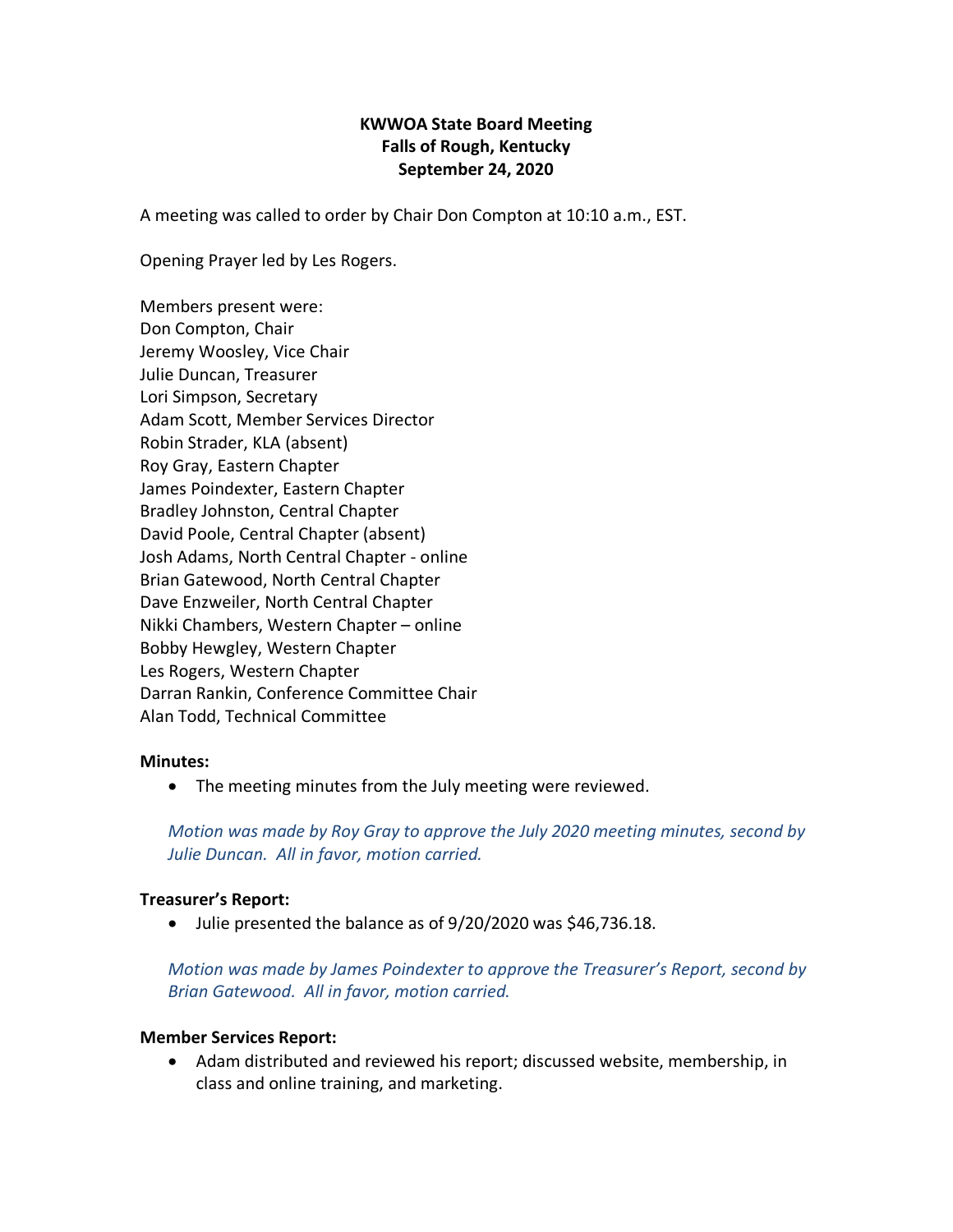### **Old Business:**

## **Chapter Updates**

• Brian Bourne has stepped down as the NC Water Rep. Josh Adams will be his replacement. Best wishes, Brian! Thank you for your contributions to the KWWOA!

### **KWWOA Inventory Items**

• The inventory and surplus items will be listed on the website under Resources.

## **New Business:**

## **Chapter Training:**

• 2020 – 2021 training dates to Adam before the end of November.

## **2021 Conference (April 18 – 22, 2021:**

- Adam distributed a list of 2021 conference supplies that have been purchased.
- Reuse the "Back to Basics" theme and materials.
- Garry Crabtree will be in-charge of the golf scramble.
- Discussed entertainment at the Bluegrass Museum and catering.
- Will meet at the Owensboro Conference Center in November.

### **Newsletter**

• Any ideas for articles, please send to Adam by the end of November.

# **Committee Reports**

- Awards
	- o Push for nominations
- Drinking Water and Wastewater Board Meetings:
	- o WW manual and exam redo has been completed.
- Nomination Committee:
	- o Has received one nomination.
- Compliance:
	- o No issues with the eMOR.
	- o Starting sanitary surveys.

### **Open for Discussion:**